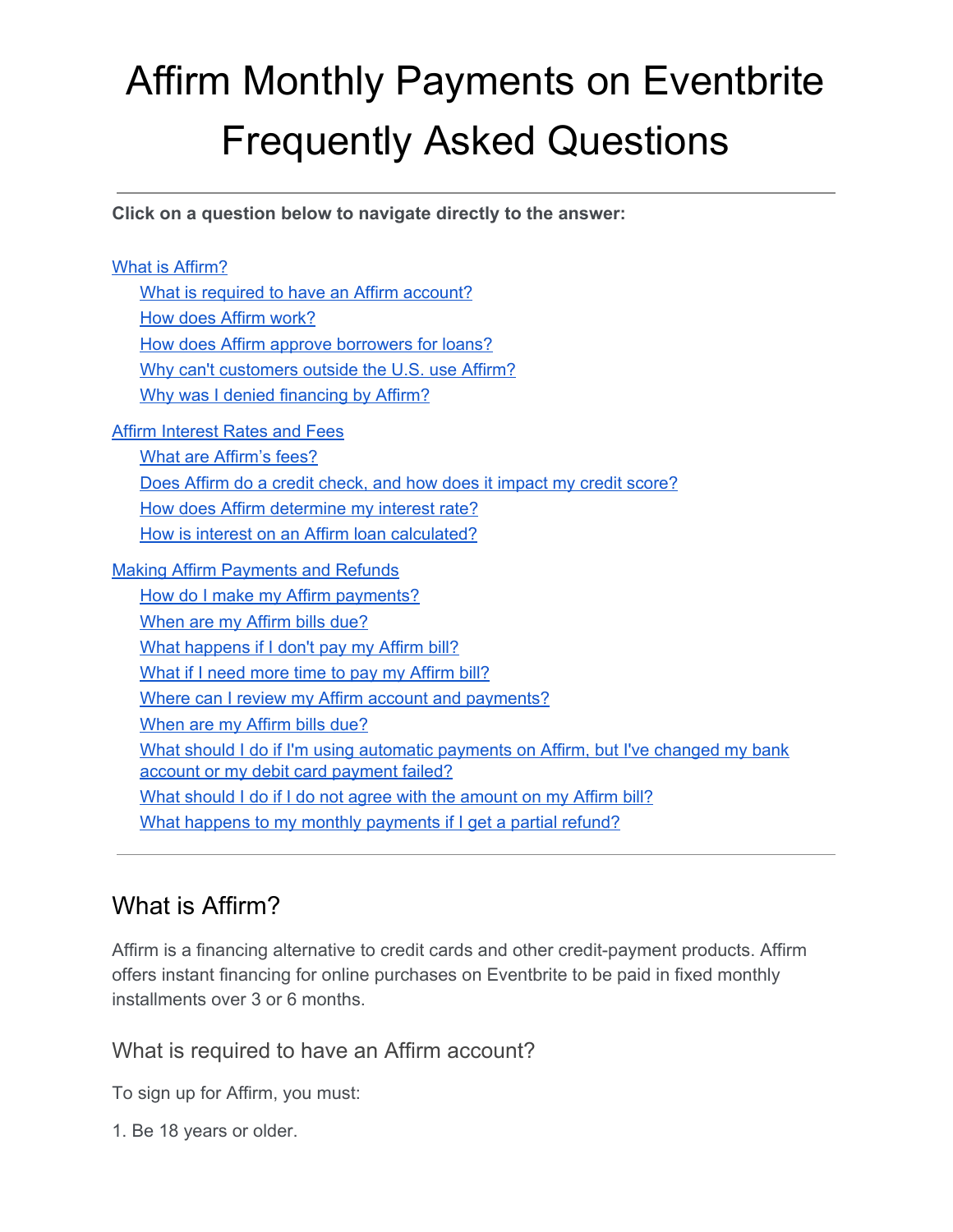2. Provide a valid U.S. or APO/FPO/DPO home address.

3. Provide a valid U.S. mobile number and agree to receive SMS texts from Affirm. The mobile phone account must be registered in your name. We cannot accept VOIP numbers at this time.

4. Provide your full name, email address, date of birth, and the last 4 digits of your social security number to help Affirm verify your identity.

<span id="page-1-0"></span>How does Affirm work?

1. At checkout, choose Monthly Payments with Affirm.

| <b>Ticket Buyer</b>        | + Rosewood Field                                               |
|----------------------------|----------------------------------------------------------------|
|                            | Have you used Eventbrite before? Sign In To Your Account       |
| First Name:                |                                                                |
| Last Name:                 |                                                                |
| Email Address:             |                                                                |
| Confirm Email:             |                                                                |
| Payment                    | (Your card info is not stored on Eventbrite's servers)         |
| Payment Method:            | √ Credit/Debit Card<br>Monthly Payments with Affirm            |
| Card:                      | Select a card type $\clubsuit$                                 |
| Card Number:               |                                                                |
| <b>Expiration Date:</b>    | What's this?<br>Month $\uparrow$ Year $\uparrow$<br><b>CSC</b> |
| <b>Billing Information</b> |                                                                |
| Country:                   | <b>United States</b><br>$\bullet$                              |
| Address:                   |                                                                |
| Address 2:                 |                                                                |
| City:                      |                                                                |
| State:                     | California<br>٠                                                |
| Zip Code:                  |                                                                |

You will then see basic information about Affirm.

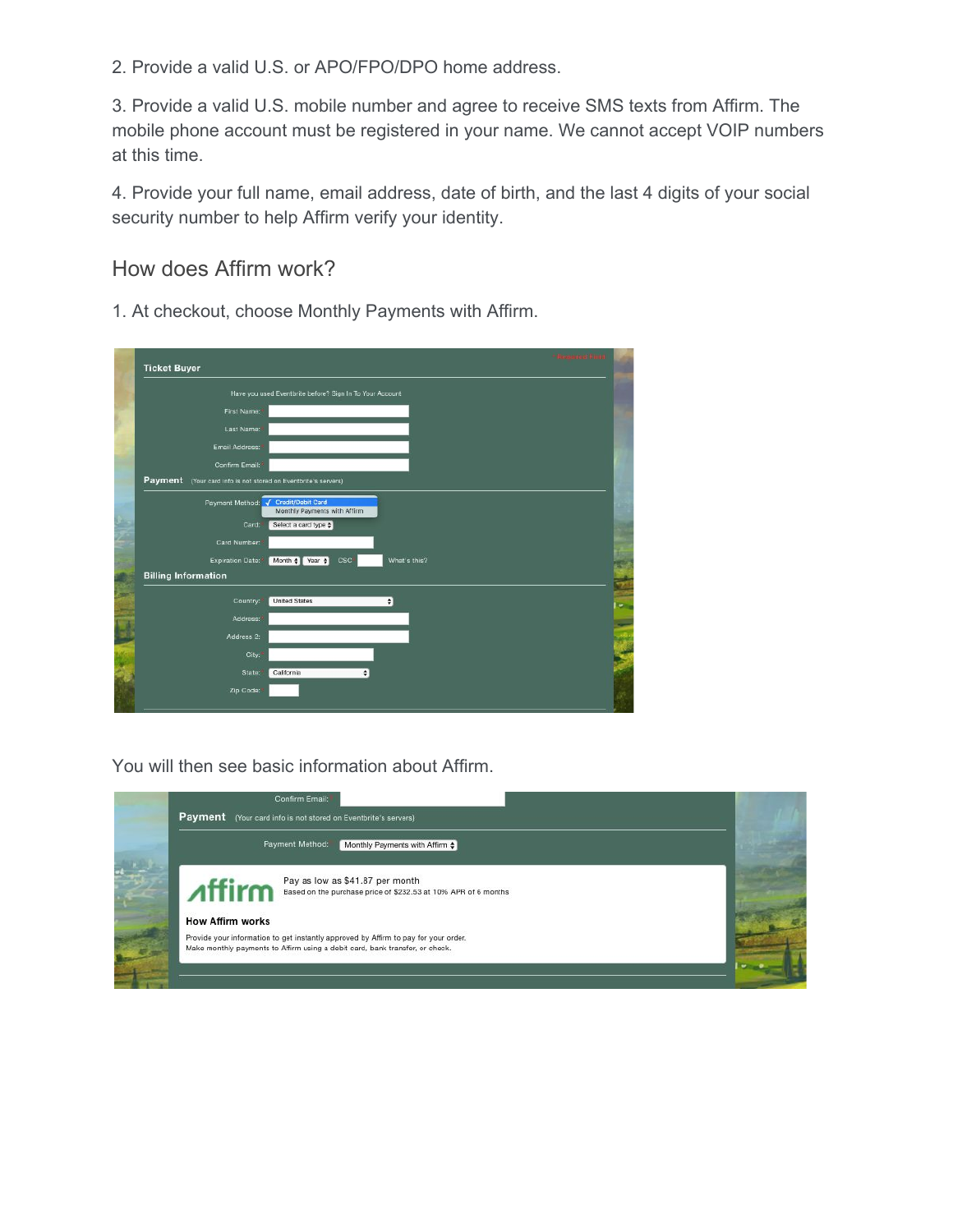Fill out all your information on this page, scroll to the bottom and click "Continue To Affirm".



2. Affirm prompts you to enter a few pieces of information: Name, email, mobile phone number, date of birth, and the last four digits of your social security number. This information must be consistent and your own.

3. To ensure that you're the person making the purchase, Affirm sends a text message to your cell phone with a unique authorization code.

4. Enter the authorization code into the Affirm application form. Within a few seconds, Affirm notifies you of the loan amount you're approved for, the interest rate, and the number of months you have to pay off your loan. You have the option to pay off your loan over three or six months. Affirm states the amount of your fixed, monthly payments and the total amount of interest you'll pay over the course of the loan.

5. To accept Affirm's financing offer, click Confirm Loan and you're done.

After your purchase, you'll receive monthly email and SMS reminders from Affirm about your upcoming payments. You can also set up autopay to avoid missing a payment. Your first monthly payment is due to Affirm 30 days from the date that Eventbrite processes your order.

### <span id="page-2-0"></span>How does Affirm approve borrowers for loans?

- Affirm asks for a few pieces of personal information: Name, email address, mobile phone number, date of birth, and the last four digits of your social security number.

- Affirm verifies your identity with this information and makes an instant loan decision.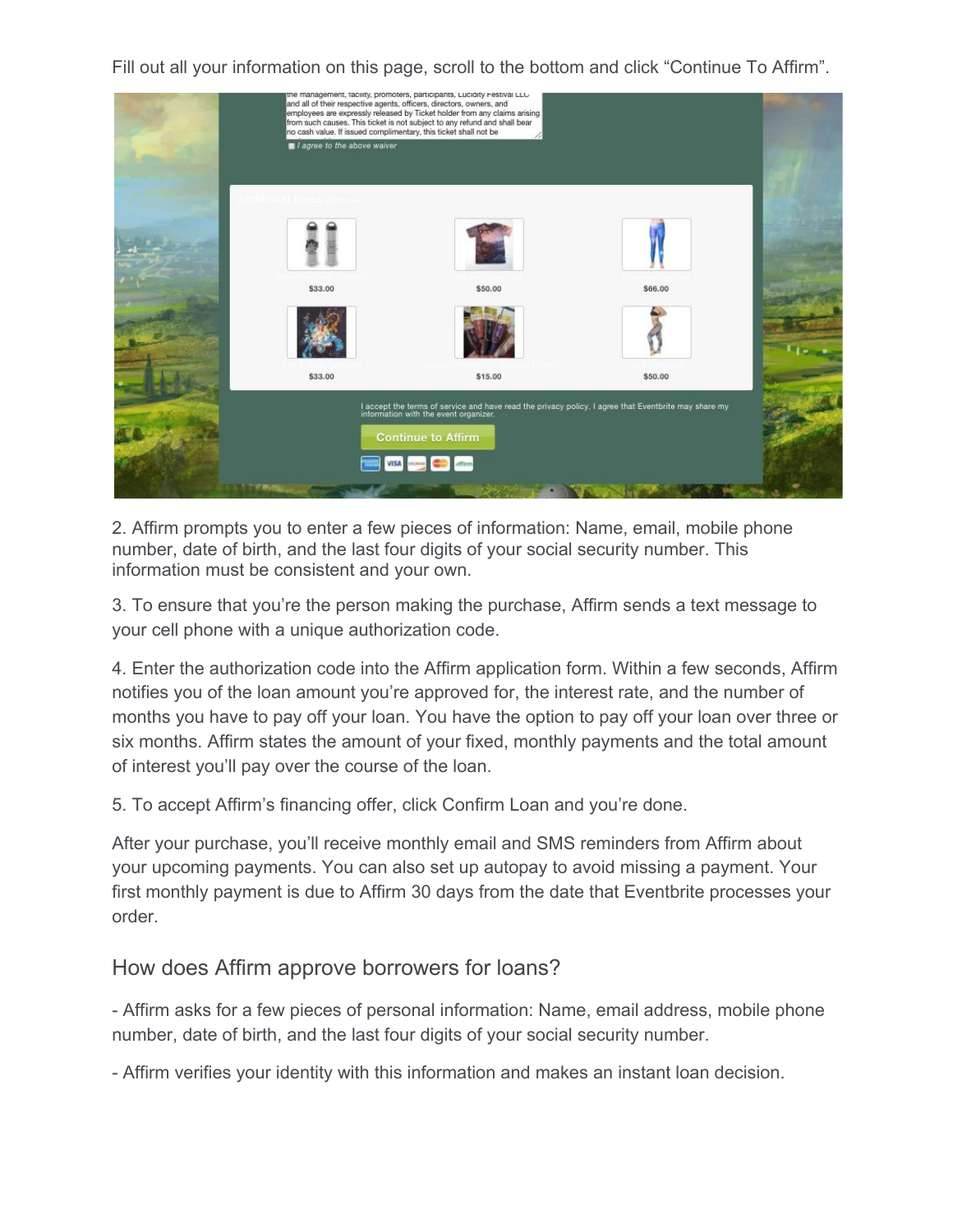- Affirm bases its loan decision not only on your credit score, but also on several other data points. This means that you may be able to obtain financing from Affirm even if don't have an extensive credit history.

### <span id="page-3-0"></span>Why can't customers outside the U.S. use Affirm?

Affirm is currently available only to customers residing in the United States.

### <span id="page-3-1"></span>Why was I denied financing by Affirm?

Please contact Affirm via email at help@affirm.com for assistance on denials.

## <span id="page-3-2"></span>**Affirm Interest Rates and Fees**

### <span id="page-3-3"></span>What are Affirm's fees?

The annual percentage rate (APR) on an Affirm loan ranges from 10% to 30%. Affirm discloses any required fees upfront before you make a purchase, so you know exactly what you will pay for your financing. Affirm does not charge any hidden fees, including annual fees.

### <span id="page-3-4"></span>Does Affirm do a credit check, and how does it impact my credit score?

Affirm does a "soft" credit check, which verifies the customer's identity but does not affect a customer's credit score. Affirm's underwriting model does not use a hard credit check. There is no effect on a consumer's credit score when they apply for an Affirm loan.

### <span id="page-3-5"></span>How does Affirm determine my interest rate?

Affirm evaluates a number of factors, including your credit score and other data about you to determine your annual percentage rate (APR). If you finance future purchases with Affirm, you may be eligible for a lower APR depending on your financial situation at the time of purchase. When you consider Affirm financing, carefully evaluate the loan terms that Affirm offers you and determine whether the monthly payments fit your budget.

### <span id="page-3-6"></span>How is interest on an Affirm loan calculated?

Affirm calculates the annual percentage rate (APR) of a loan using simple interest, which equals the rate multiplied by the loan amount and by the number of months the loan is outstanding. This model differs from compound interest, in which the interest expense is calculated on the loan amount and the accumulated interest on the loan from previous periods. Think about compound interest as "interest on interest," which can increase the loan amount. Credit cards, for example, use compound interest to calculate the interest expense on outstanding credit card debt.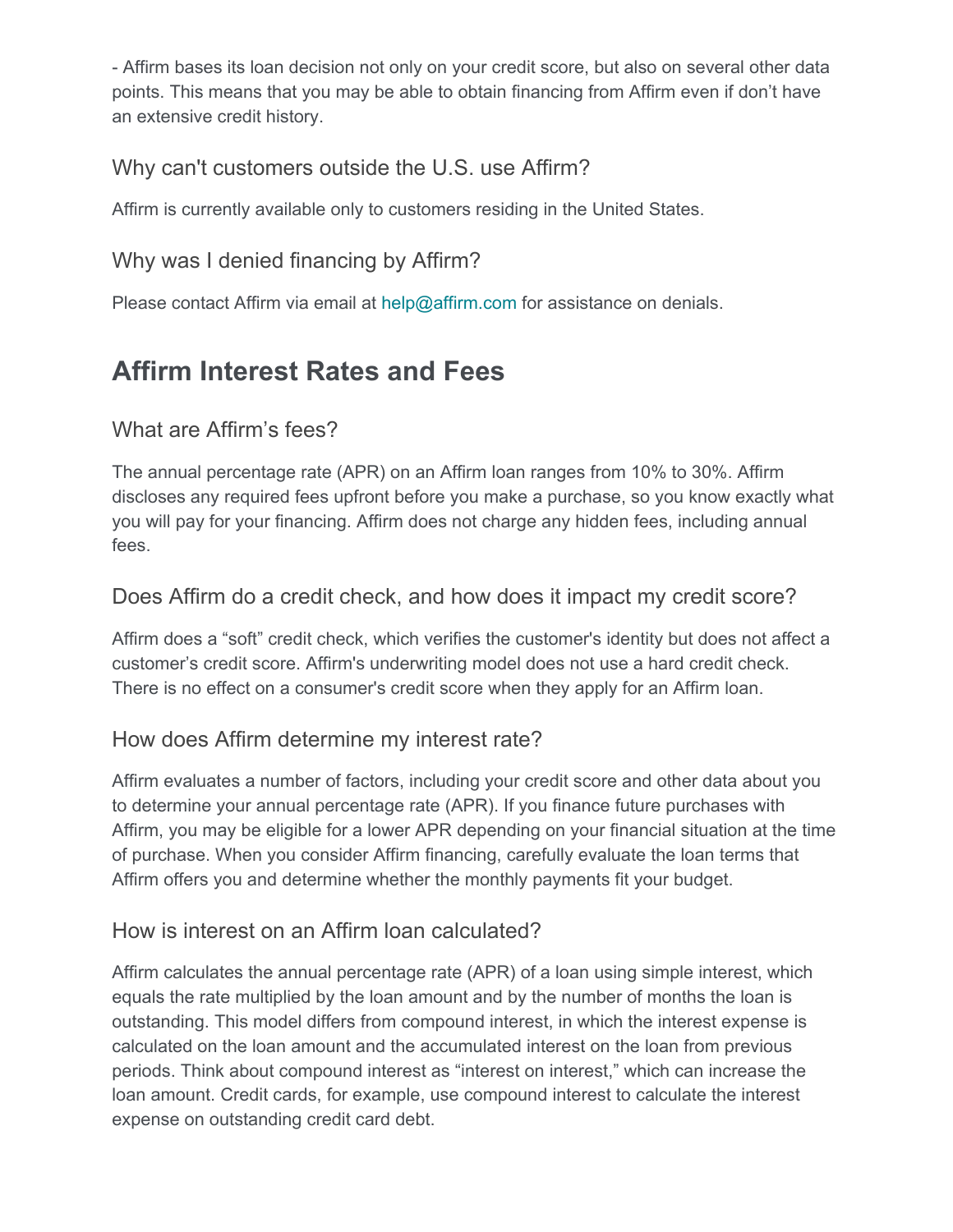## <span id="page-4-0"></span>**Making Affirm Payments and Refunds**

### <span id="page-4-1"></span>How do I make my Affirm payments?

Before each payment is due, Affirm sends you an email or SMS reminder with the installment amount that is coming due and the due date. You have the option to sign up for autopay at [www.affirm.com/pay](http://www.affirm.com/pay), so you don't risk missing a payment.

Follow these steps to make an Affirm payment:

1. Go to [www.affirm.com/account.](http://www.affirm.com/account)

2. Enter your mobile phone number. Affirm sends a personalized security PIN to your phone.

3. Enter this security PIN into the form on the next page and click Sign in.

4. After you sign in, a list of your Affirm loans appears, with payments that are coming due. Click the loan payment you would like to make.

5. Make an Affirm payment using a debit card (except pre-paid debit cards) or ACH bank transfer. Please allow 3 to 5 business days for ACH transfers to be reflected on your Affirm account.

### <span id="page-4-2"></span>When are my Affirm bills due?

Your first monthly payment will be due one calendar month from the date your Affirm loan is processed. Affirm will send you an email and SMS text message to confirm all of your billing due dates. Each monthly payment will be due on the same day of the month throughout the loan period. For example, if you obtain a loan with three monthly payments on January 1st, your first, second, and third payments will be due February 1st, March 1st, and April 1st respectively.

### <span id="page-4-3"></span>What happens if I don't pay my Affirm bill?

When you take out a loan through Affirm, you are entering into a legal obligation to repay the balance of the loan. This is no different from other agreements to repay people or businesses for goods and services. Affirm reserves the right to refer delinquent accounts to collections. For any questions about this, or if you would like help paying your Affirm balance, please [contact](http://www.affirm.com/contact) Affirm. Please review Affirm's Terms and [Conditions](https://www.affirm.com/terms/).

### <span id="page-4-4"></span>What if I need more time to pay my Affirm bill?

Unfortunately, Affirm is unable to grant extensions at this time. Rest assured, Affirm will not impose any late fees or additional interest. But a late payment may prevent Affirm from approving any future applications for financing.